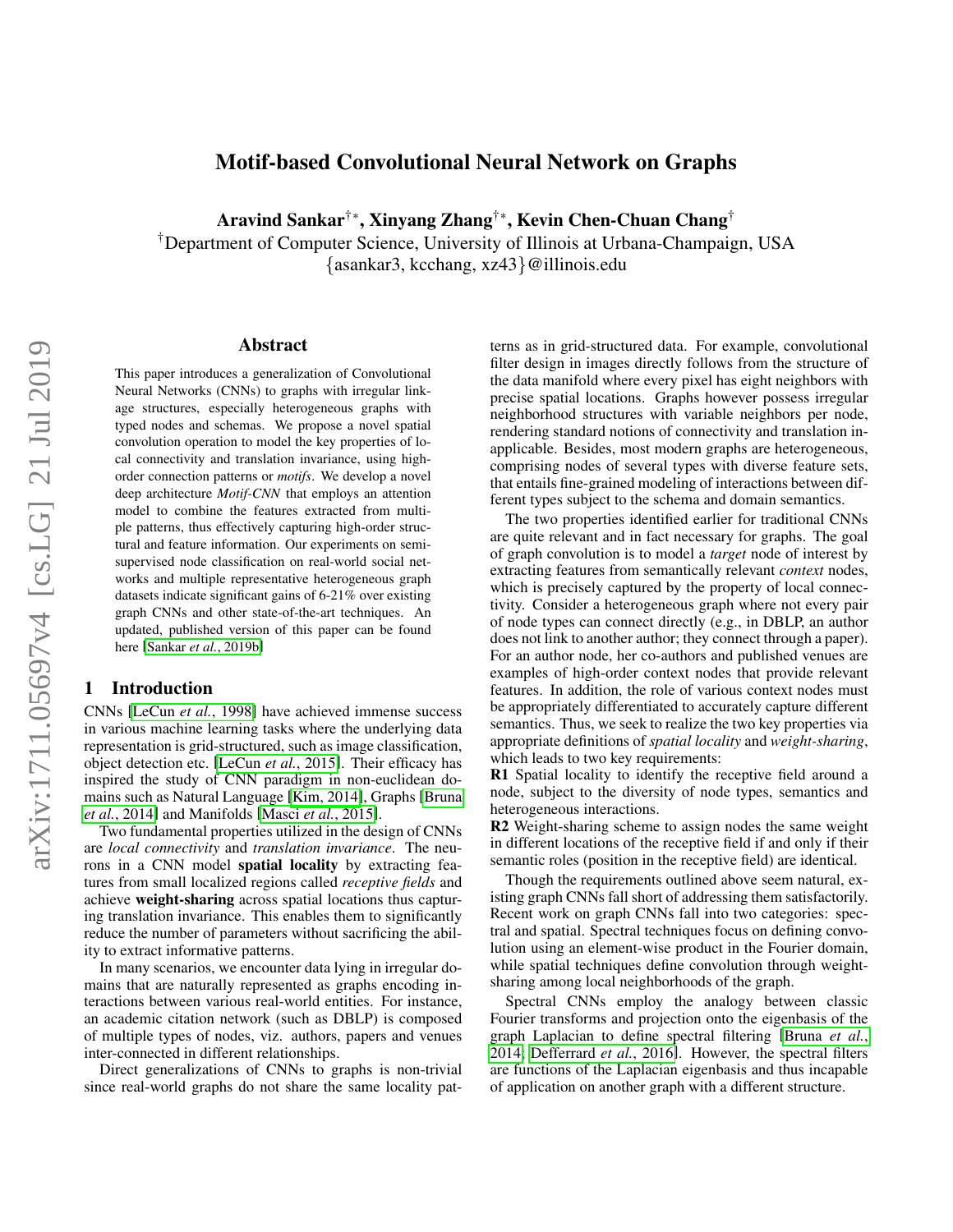On the other hand, spatial CNNs define spatial locality (R1) based on adhoc definitions of neighborhood proximity that operate on the immediate neighbors of each node [\[Kipf](#page-6-7) [and Welling, 2017;](#page-6-7) [Atwood and Towsley, 2016;](#page-6-8) [Such](#page-6-9) *et al.*, [2017\]](#page-6-9). While immediate neighbors are adequate to model regular grid-structured data, the notion of closeness on graphs is application dependent. As illustrated earlier, we require a high-order notion of locality that is not limited to immediate neighbors to extract relevant features for an author in DBLP. Furthermore, existing spatial CNNs are type-agnostic, thus failing to capture semantic dependencies between nodes of different types. Thus, an appropriate definition of spatial locality, subject to graph heterogeneity and semantics is the first key challenge in designing an effective graph CNN.

Weight-sharing schemes (R2) proposed by previous spatial CNNs fail to distinguish semantic roles of nodes in the receptive field. Existing schemes work by: hop distance from a node [\[Atwood and Towsley, 2016\]](#page-6-8), linearizing the neighborhood through a canonical ordering [\[Niepert](#page-6-10) *et al.*, 2016], or aggregation of immediate neighborhood [\[Kipf and Welling,](#page-6-7) [2017;](#page-6-7) Such *et al.*[, 2017;](#page-6-9) [Hamilton](#page-6-11) *et al.*, 2017]. However, they operate under the assumption of a homogeneous neighborhood structure and fail to account for varying semantics of different context nodes, especially in expressive heterogeneous graphs. We identify the definition of a weight-sharing scheme that clearly delineates the semantic roles of nodes in the receptive field as our second key challenge. and Welling, 2017?, Atmosd and Tawisbey, 2016; Such scale and the registered data, the points of our calibration of local neighborhood. To the best of our calibration of local neighborhood. To the best our calibration of

To address the above challenges, we propose *motifs* to model the receptive field (the central notion of a CNN) around a target node of interest. Motifs, also known as high-order structures, are fundamental building blocks of complex networks, [Milo *et al.*[, 2002\]](#page-6-12), that describe small subgraph patterns with specific connections among different node types. We identify two key insights captured by the use of motifs:

1. High-order locality: Unlike adhoc definitions of local neighborhood, motifs specify the context nodes *relevant* to a target node of interest linked via certain patterns, thus providing a principled framework capturing high-order locality, such as an author (target) connecting to another author (context) through a paper they coauthored.

2. Precise semantic role: Motifs enable accurate discrimination of semantic roles of various nodes in the receptive field based on their types and structural linkage patterns, such as distinguishing the roles of a co-author (context) and publication venue (context) in characterizing a target author.

Conceptually, motifs are similar to metagraphs [\[Fang](#page-6-13) *et al.*[, 2016\]](#page-6-13) that have been successfully used to model semantic proximity in heterogeneous graphs, and hence can be described through domain knowledge. We use this as our basis to develop a novel graph CNN architecture *Motif-CNN*. We summarize the main contributions of our paper below:

1. We use motifs to define the receptive field around a target node of interest modeling the key aspects of local connectivity and translation invariance, thus capturing high-order semantics in homogeneous and heterogeneous graphs alike.

2. We present a novel motif-based convolution operation that delineates the semantic roles of various nodes in the receptive field and extracts features across motif instances in

<span id="page-1-0"></span>

<span id="page-1-1"></span>Figure 1: (a) Sample Motifs in DBLP - Types: Author (A), Paper (P) and Venue (V) with target in red and context in blue (b) Example graph with instances of *M*1 for target *a*.

the first to explore motifs for graph convolution.

3. We propose a novel deep architecture *Motif-CNN* that uses an attention mechanism to effectively integrate the features extracted from multiple motifs. We believe that *Motif-CNN* is the first neural network designed for semi-supervised learning (SSL) that generalizes to heterogeneous graphs.

4. Our experimental results on real-world social networks and multiple heterogeneous graphs demonstrate the effectiveness of our model in leveraging high-order features.

## 2 Motif-based Convolutional Neural Network

We first introduce notations used throughout the paper.

### 2.1 Preliminaries

A graph is defined as  $G = (V, E)$  with node type mapping  $l: V \mapsto \mathcal{L}$  where  $V = \{v_1, ..., v_N\}$  is the set of *N* nodes, *E* is the set of edges and  $\mathcal L$  is the node type set. We exclude link types for the sake of brevity. The nodes are collectively described by a feature matrix  $X \in \mathbb{R}^{N \times D}$  where *D* is the number of features. Since different node types in a heterogeneous graph may not share the same feature space, we concatenate the features of all types (with zero padding) to get a joint representation of *D* features.

#### 2.2 Properties of Convolution

In this section, we revisit the key properties of a CNN to motivate and establish the foundation of our model.

A conventional CNN models the locality of a pixel (receptive field) using a 'square-grid' of fixed size and extracts translationally invariant features by scanning a filter across the grid-structured input. In graphs, the goal is to characterize a specific node of interest, *target* node, through features of semantically relevant neighboring nodes, *context* nodes.

Local Connectivity: Let us revisit, e.g., DBLP, with the goal of predicting the research area of an author. Though an author is linked only to papers, the venues and citations of her published papers provide strong cues in identifying her research area. It is thus necessary to look beyond the immediate neighbors to model local connectivity through high-order structures or *motifs* that encode specific linkage patterns.

Conventionally, a motif (or metagraph) has been defined as a pattern of edges among different node types [\[Benson](#page-6-14) *et al.*[, 2016;](#page-6-14) Fang *et al.*[, 2016\]](#page-6-13). To model locality specific to a node type, we use a motif to characterize the interaction of a target type with a (possibly) different context type through semantically relevant patterns of connections. In Fig. [1\(a\),](#page-1-0) motif *M*<sup>1</sup> is a pattern that describes the interaction of a *target* node *A* with *context* node *V*<sup>3</sup> through *auxiliary* paper nodes  $P_1$  and  $P_2$ , i.e., high-order structure  $M_1$  indicates that  $P_1$ ,  $P_2$ and *V*<sup>3</sup> provide relevant features to characterize *A*. We use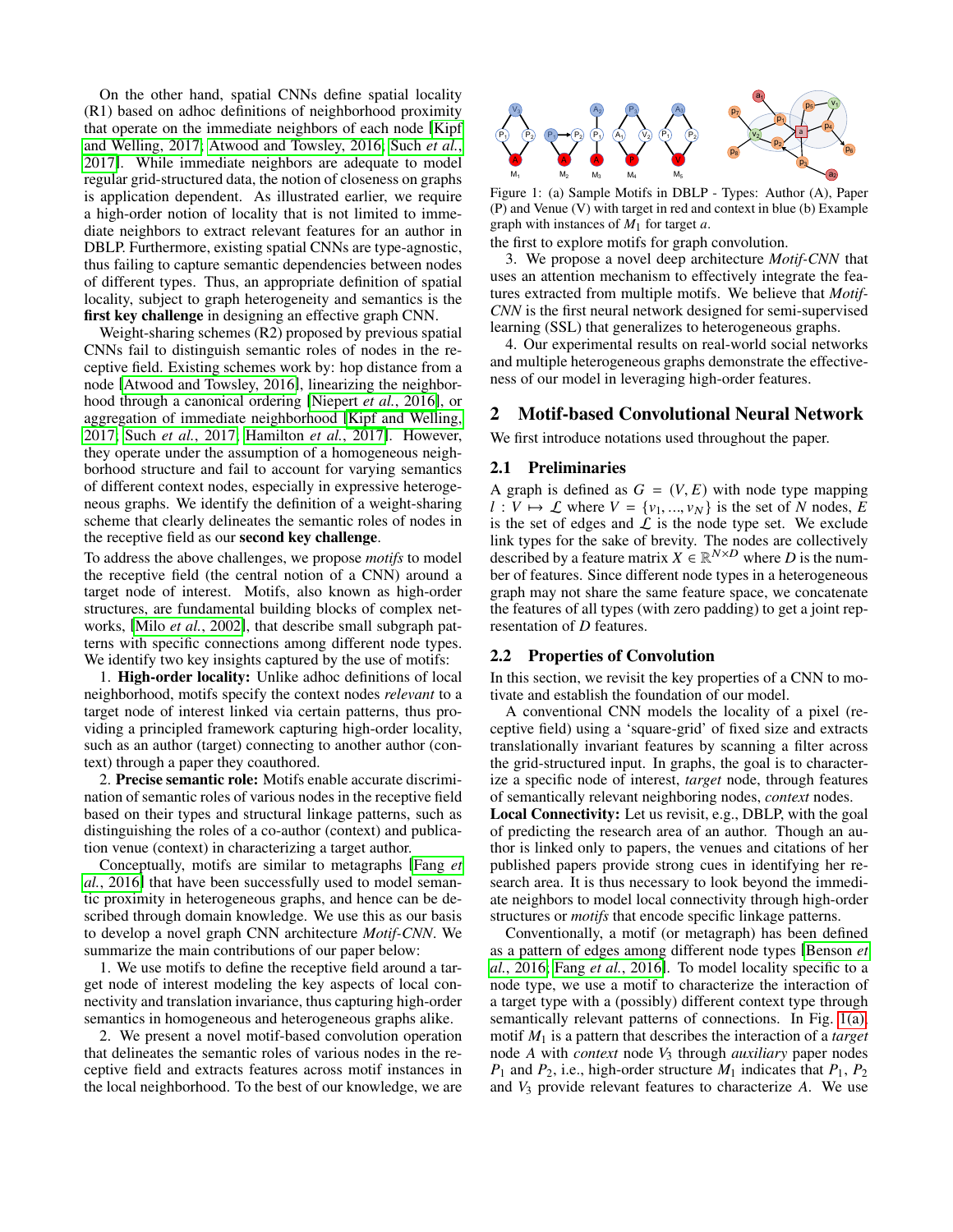lower-case letters (e.g., *a*) to denote nodes in *G* and uppercase letters (e.g., *A*) for node types. In Fig. [1\(a\),](#page-1-0) the subscript under a node gives the node index, e.g.,  $P_1$  and  $P_2$  are two different nodes of type *P*. An author node *a* is now characterized via different instances of motif *M*<sup>1</sup> in *G* with *a* as target (illustrated in Fig. [1\(b\)\)](#page-1-1), i.e., *a* is locally connected with the context nodes  $v_1$  and  $v_2$  in the two marked instances.

**Translation Invariance:** Consider Fig.  $1(b)$  where  $a_1$  and  $a_2$  are linked to target node  $a$  via motif  $M_3$ . They represent co-authors who are expected to share a similar relationship with *a*. Generalizing this idea, we posit that nodes linked via certain patterns of connections share the same *semantic roles* relative to the target node. Since a motif contains one context node and multiple auxiliary nodes, it is essential to delineate their semantic roles relative to the target node to accurately model weight-sharing. In motif  $M_2$  (Fig. [1\(a\)\)](#page-1-0), it is evident that the roles of  $P_1$  and  $P_2$  relative to target *A* are different, while the roles of  $P_1$  and  $P_2$  are indistinguishable in *M*1. Thus, two nodes in the receptive field share the same semantic roles in motif *M* if and only if they are of the same type and are structurally symmetric relative to the target node.

We formalize this by using a motif to define a receptive field specific to a node type. A motif *M* is defined as a subgraph composed of a designated *target* node  $t_M$ , *context* node  $c_M$  and *auxiliary* nodes  $B_M$ , with  $K_M$  unique *semantic* roles. Definition 1: A motif M with target node  $t_M$ , context *node*  $c_M$  *and auxiliary nodes*  $B_M$  *is defined as*  $M$  $(V_M, E_M, B_M, t_M, c_M, \phi_M)$  with node type mapping  $l_M$  :  $V_M \mapsto \mathcal{L}$  *where*  $V_M$  *is the set of all nodes with*  $t_M$ ,  $c_M \in V_M$ *and*  $B_M \subseteq V_M - \{t_M, c_M\}$ ,  $E_M$  *is the set of edges,*  $\phi_M : V_M - \{t_M\} \mapsto \{1 - K_M\}$  *is a role manning function that*  $V_M - \{t_M\} \mapsto \{1, \ldots, K_M\}$  *is a role mapping function that*<br>returns the semantic role of a node and  $\forall x \in V_M$   $M(x) \in \Gamma$ *returns the semantic role of a node and*  $\forall x \in V_M$ ,  $l_M(x) \in \mathcal{L}$ .

Since the semantic roles of various nodes w.r.t. target node  $t_M$  in motif  $M$  can be easily deduced from the structure and types of nodes in *M*, we include it in the definition of a motif. The number of unique roles  $K_M$  is at most  $1+|B_M|$ .

We define an instance  $S_u$  of motif *M* with target *u* in *G* as a subgraph induced by *M* with *u* as the target node.

**Definition 2:** An **instance**  $S_u = (V_S, E_S)$  of motif *M* with *target node u on G is a subgraph of G where*  $V_S \subseteq V$  *and*  $E_S \subseteq E$ , such that there exists a bijection  $\psi_S : V_S \mapsto V_M$ *satisfying* (*i*)  $u \in V_S$ ,  $\psi_S(u) = t_M$  (*ii*)  $\forall x \in V_S$ ,  $l(x) =$  $l_M(\psi_S(x))$  *and (iii)*  $\forall x, y \in V_S$ ,  $(x, y) \in E_S$  *if*  $(\psi_S(x), \psi_S(y)) \in$  $E_M$ .

The receptive field around a target node  $t_M$  is defined by the context node  $c_M$  and auxiliary nodes  $B_M$  in motif M. We define a tensor to model role-specific motif connectivity.

**Motif-adjacency Tensor:** We define  $\mathcal{A}^M$ , a tensor of  $K_M$ matrices to encode the occurrences of nodes in each unique semantic role *k* over all instances of *M* in the graph *G*.  $\mathcal{A}_{kij}^M$ is the number of times node  $v_i$  appeared in an instance of  $M$ in role  $k$  with  $v_i$  as target. Formally,

$$
\mathcal{A}_{kij}^M = \sum_{Sv_i \in I_{v_i}^M} I\left(\phi(V_S, E_S, v_i, v_j) = k\right)
$$

where  $I(\cdot)$  is the indicator function. We define a diagonal matrix  $\mathcal{D}^{\tilde{M}} \in \mathbb{R}^{N \times N}$  to store the number of motif instances at each node (as target), i.e.  $\mathcal{D}_{ii}^M = |I_{v_i}^M| = L_i \ \forall 1 \le i \le N$ .

For any graph-based learning task, it is necessary to use a

|                                           | Dimensions                    | Description                                          |
|-------------------------------------------|-------------------------------|------------------------------------------------------|
| N                                         | Scalar                        | Number of nodes                                      |
| D                                         | Scalar                        | Number of input features                             |
| F                                         | Scalar                        | Number of filters learnt per motif                   |
| $K_M$                                     | Scalar                        | Number of unique semantic roles in motif $M$         |
| U                                         | Scalar                        | Number of motifs/Conv. units in one Layer            |
| X                                         | $N \times D$                  | <b>Input Feature Matrix</b>                          |
| $H^J$                                     | $N \times F$                  | Activations at Conv unit j (motif $M_i$ ) in layer l |
| $\overline{\mathcal{A}}^{\boldsymbol{M}}$ | $K_M \times N \times N$       | Motif-Adjacency tensor for motif $M$                 |
| $\bar{W}^M$                               | $(K_M + 1) \times D \times F$ | Filter weight tensor for motif $M$                   |

Table 1: Notations

combination of multiple *relevant* motifs to achieve good performance. A single motif describes a specific semantic connection pattern among different node types that is permissible by the schema. Unlike conventional filters that extract features around each pixel in an image, a motif is useful only for certain nodes in the graph, e.g., a triangular motif can model the context around densely connected nodes but would fail for nodes with only one neighbor and not all node types can be covered by a single motif in heterogeneous graphs. Furthermore, the underlying task at hand may require multiple semantic patterns for optimal performance. Thus, we employ multiple domain-specific *relevant* motifs as input.

We consider a motif *relevant* if the context node can provide useful features to model the target node. Let us consider, e.g., the interaction between a pair of author nodes in DBLP. Since the schema does not permit a direct *A*-*A* link, *M*<sup>3</sup> is an example of a motif that describes a co-authorship relation. Since such relevance depends on the specific domains (e.g., authors and publications) and applications (e.g., classifying authors' areas), our framework assumes a set of motifs as input, which are specified by domain experts to capture the relevance between different types of nodes.In our experiments, we explore all *relevant* motifs of upto 3 nodes.

**Problem Definition:** Given a set of  $U$  motifs  $U_M$  =  ${M_1, \ldots M_U}$  as input along with their respective motifadjacency tensors, our goal is to learn a prediction model on the nodes of *G* given task-specific supervision. In this paper, we focus on the application of semi-supervised node classification where we are given a set  $Y_L$  of nodes with labels.

### 2.3 Motif-based Convolution

In this section, we propose a novel motif-based spatial convolution operation to extract local features for a specific node type, capturing the above described properties.

Specifically, we are given motif *M* with target type  $T =$  $l(t_M)$  and a target node  $v_i \in V$  with  $l(v_i) = T$  as input. For ease of explanation, we restrict our initial definitions to a single feature  $(D = 1)$  and single filter per motif  $(F = 1)$ .

Motif Filter: A motif filter (on *M*) is defined by a weight  $w_0$  for target  $t_M$  and a weight vector  $\mathbf{w} \in \mathbb{R}^{K_M}$  for the  $K_M$ roles, i.e., each weight in **w** differentiates the semantic roles of context and auxiliary nodes in the receptive field.

**Convolutional Unit:** To define convolution at node  $v_i$ , the features of all nodes locally connected through motif *M* are weighted according to their semantic roles and normalized by the diagonal matrix that reduces the bias introduced by highly connected nodes, giving rise to:

<span id="page-2-0"></span>
$$
h^M(v_i) = \sigma \left( w_0 x_i + \frac{1}{\mathcal{D}_{ii}^M} \sum_{j=1}^N \sum_{k=1}^{K_M} w_k \mathcal{A}_{kij}^M x_j \right) \tag{1}
$$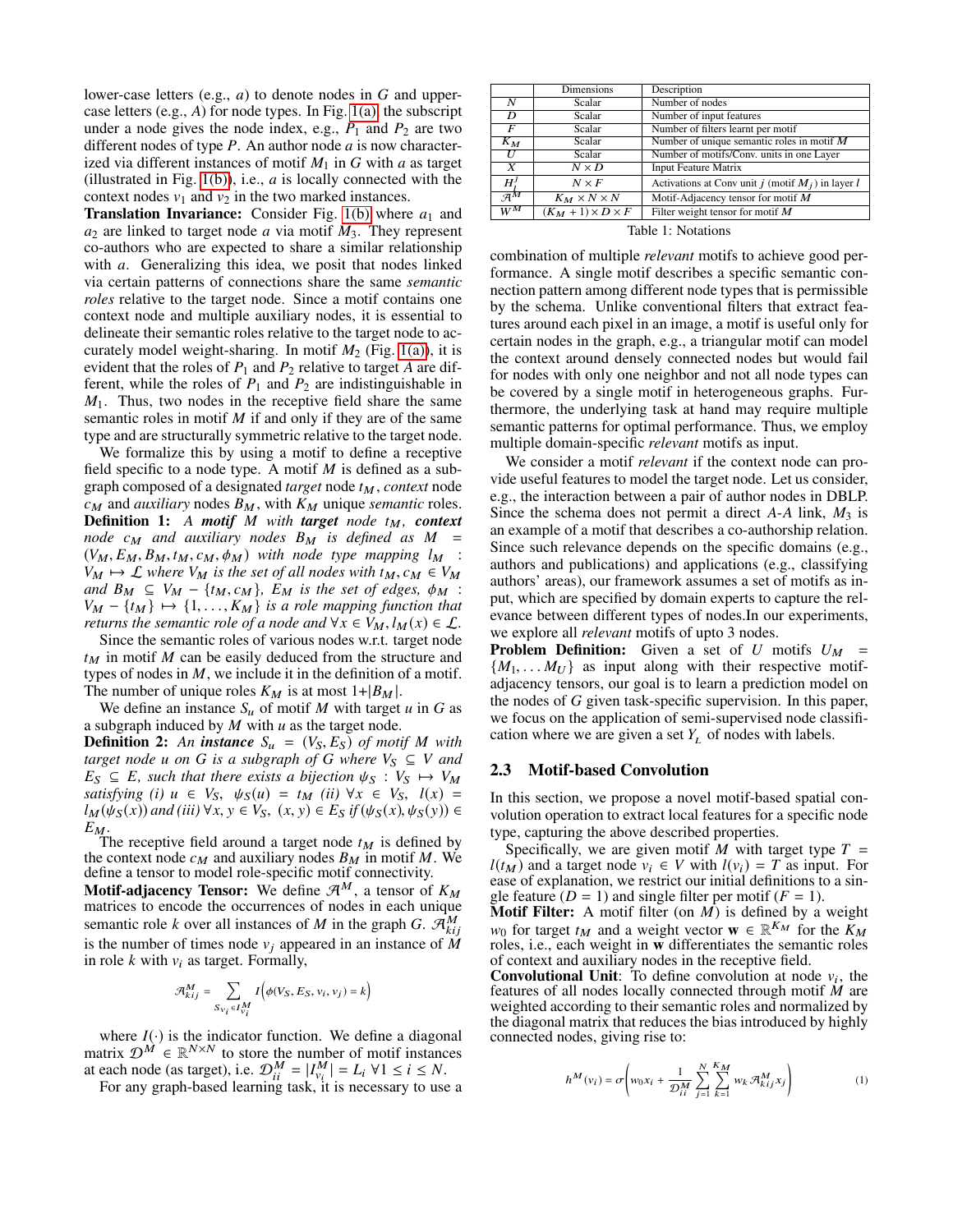<span id="page-3-1"></span>

Figure 2: Architecture of *Motif-CNN* for motifs in Fig. [1\(a\)](#page-1-0) where  $x_i$  and  $x_j$  refer to the features of nodes  $v_i$  and  $v_j$  respectively,  $h^M(v_i)$  is the output of convolution at node  $v_i$  and  $\sigma(\cdot)$  is an activation function, such as  $ReLU(\cdot) = max(0, \cdot)$ . We term this a *convolutional unit* (Conv. Unit) for motif *M*.

Thus, weight-sharing is achieved by assigning the same weight to context and auxiliary nodes sharing the same semantic role relative to  $v_i$  across all instances of  $M$ .

On generalizing Eqn. [1](#page-2-0) for input  $X \in \mathbb{R}^{N \times D}$  with *N* nodes, *D* features and *F* filters per motif, we get:

<span id="page-3-0"></span>
$$
H^{M} = \sigma \left( X W_{0}^{M} + (\mathcal{D}^{M})^{-1} \sum_{k=1}^{K_{M}} \mathcal{A}_{k}^{M} X W_{k}^{M} \right) \tag{2}
$$

where  $W^M$  is a tensor of filter parameters for motif M and  $H^M \in \mathbb{R}^{N \times F}$  is the output of the Conv. Unit.

### 2.4 Combining Multiple Motifs

So far, we have described a Conv. Unit that uses a single motif to obtain a first-order feature map. Since different motifs can vary in their importance for a task, we face the challenge of appropriately weighting the extracted features at the end of each layer for effective feature propagation. A direct solution is to use a set of *U* weight parameters to combine the outputs of different motifs. However, this fails to capture varying levels of importance of motifs across nodes. We are inspired by recent advances in *attention* mechanisms originally introduced for neural machine translation [\[Bahdanau](#page-6-15) *et al.*, [2014\]](#page-6-15) that allows various parts of the input to contribute differently while learning a combined representation. We propose a motif-attention model to dynamically weight the importance of different motifs for each node.

Motif-Attention: We use the scaled dot-product form (introduced in [\[Vaswani](#page-6-16) *et al.*, 2017]) for the attention model to compute the output at node  $v_i$  given by:

$$
h(v_i) = \sum_{k=1}^{U} \alpha_{k,i} h^k(v_i) \quad \alpha_{k,i} = softmax_k(e_{k,i}) = \frac{\exp(e_{k,i})}{\sum_{j=1}^{U} \exp(e_{j,i})}
$$
(3)

where 
$$
e_{k,i} = a(h^k(v_i), z_k) = \frac{z_k^T h^k(v_i)}{\sqrt{|z_k|}}
$$
 are attention co-

efficients that indicate the importance of motif  $M_k$  to node  $v_i$ ,  $z_k$  is a shared attention vector for motif  $M_k$  describing the informativeness of  $M_k$  across different nodes and  $h^k(v_i)$  is the output of Conv. Unit for  $M_k$  (Eqn. [2\)](#page-3-0). The architecture, illustrated in Fig. [2](#page-3-1) for the motifs shown in Fig. [1\(a\),](#page-1-0) comprises multiple stacked layers followed by a fully connected layer. In each layer, the activations of all Conv. Units are combined via attention, to feed as input to the next layer, *i.e.*, the output at layer *l* denoted by  $H_l$ , is computed by Eqn. [3](#page-3-2) with  $H_0 = X$ .

For a *K*-class classification setting, the output layer has *K* units and applies the softmax activation function to obtain  $Z \in \mathbb{R}^{N \times K}$ . We use a cross-entropy loss function given by,

$$
L = -\sum_{l \in Y_L} \sum_{k=1}^{K} Y_{lk} \log Z_{lk}
$$
\n(4)

For multi-label classification, we use *K* sigmoid units in the output layer and apply the binary cross-entropy loss function.

#### 2.5 Complexity analysis

We analyze the complexity of our model in two parts:

**Pre-Computation of**  $\mathcal{A}^M$ **:** The Motif-Adjacency Tensor, which is independent of the architecture is pre-computed for all motifs. In this paper, we focus on motifs of upto 3 nodes. The cost of computing  $\mathcal{A}^M$  for triangles is  $O(|E|^{1.5})$  [\[Latapy,](#page-6-17) [2008\]](#page-6-17). For non-triangle 3-node motifs, each pair of neighbors can be examined for all nodes giving a complexity of  $\Theta(\sum_j d_j^2)$  (*d<sub>j</sub>* is the degree of node  $v_j$ ), with superior efficient algorithms in practice [Lai *et al.*[, 2015\]](#page-6-18).

For larger motifs, subgraph matching can be used with approximate sampling strategies for practical efficiency.

**Model Training:** The complexity of single layer is a function of the number of motifs  $U$  (typically  $\lt$  5) and density tion of the number of motifs *U* (typically < 5) and density of each  $\mathcal{A}^M$ , given by  $O(\sum_{i=1}^U |\mathcal{A}^{M_i}|DF)$ . In practice, the number of roles  $K_M$  is at most 3 and the role-specific matrices are sparser than the original adjacency matrix, giving an average-case complexity  $O(U|E|DF)$ . Thus, we observe linear scaling with *U* in comparison to GCN with  $O(|E|DF)$ .

An efficient implementation of Motif-CNN using sparsedense matrix operations in Tensorflow [Abadi *et al.*[, 2016\]](#page-6-19) is publicly available <sup>[1](#page-3-3)</sup>.

#### <span id="page-3-5"></span>2.6 Discussion on Motif-based Convolution

In this section, we demonstrate that our motif-based convolution (described in Eqn. [1\)](#page-2-0) can be expressed as *standard* convolution over motif instances followed by mean pooling.

Recall that a conventional CNN scans a *square* filter to extract features through an inner product between the filter parameters and features. Similarly, we interpret the *motif* filter as scanning the local neighborhood of a target node to compute an inner product over each instance. The output of the standard convolution operation at node  $v_i$  and motif  $M$ ,  $h_s^M(v_i)$ , at each instance  $S_{v_i} = (V_S, E_S) \in I_{v_i}^M$  is given by:

$$
h_s^M(v_i) = w_0 x_i + \sum_{v_j \in V_S - \{v_i\}} w_{\phi_M(\psi_S(v_j))} x_j \quad \forall \ S_{v_i} \in I_{v_i}^M \tag{5}
$$

<span id="page-3-2"></span>Using a mean pooling operation to aggregate the outputs of convolution similar to traditional CNN architectures, we get:

<span id="page-3-4"></span>
$$
h_{new}^M(v_i) = \sigma \left( \text{pool}\left( \left\{ h_s^M(v_i) : S_{v_i} \in I_{v_i}^M \right\} \right) \right) = \sigma \left( \frac{1}{L_i} \sum_{s=1}^{L_i} h_s^M(v_i) \right)
$$

$$
= \sigma \left( w_0 x_i + \frac{1}{L_i} \sum_{s=1}^{L_i} \sum_{v_j \in V_S - \{v_i\}} w_{\phi_M(\psi_S(v_j))} x_j \right) \tag{6}
$$

where  $h_{new}^M(v_i)$  is the output at node  $v_i$  after pooling. On careful inspection of Eqn. [6,](#page-3-4) we can express the second term as a sum over each node  $v_j$  in  $G$  weighted by the occurrence count of  $v_j$  in the context of target  $v_i$  in role  $k$ , thus reducing to Eqn. [1.](#page-2-0) Thus, Eqn. [6](#page-3-4) provides an interpretation of Eqn. [1](#page-2-0) as a *standard convolution* over motif instances, followed by *mean pooling*. This provides a strong basis for our motifbased formulation, since it generalizes primitives of conventional convolution and pooling operations to graphs. Note

<span id="page-3-3"></span><sup>1</sup>https://github.com/aravindsankar28/Meta-GNN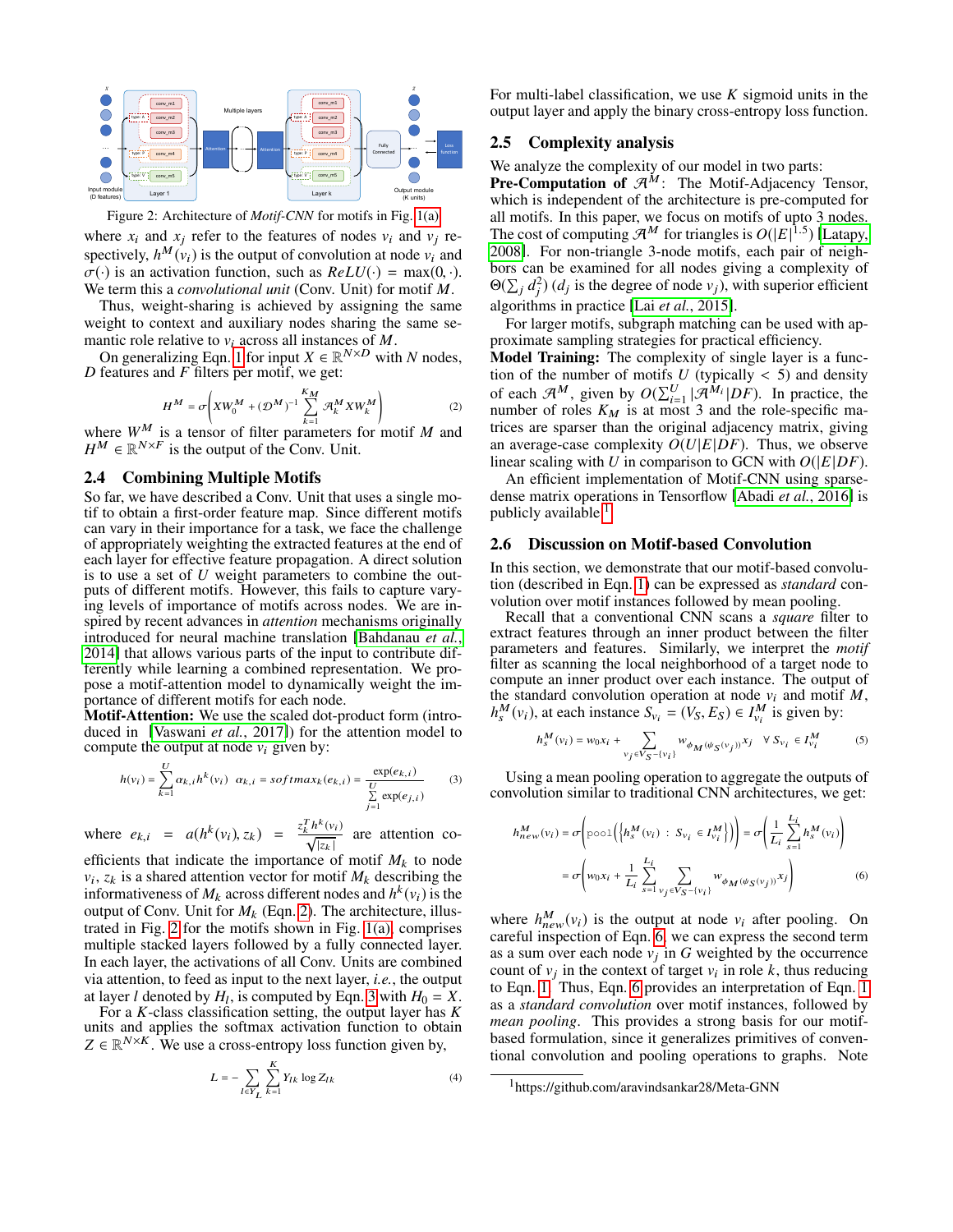<span id="page-4-0"></span>

| <b>Dataset</b>     | V              | ١E١                 | D            | Classes |
|--------------------|----------------|---------------------|--------------|---------|
| Flickr<br>LinkedIn | 13,696<br>7124 | 1,354,461<br>39.649 | 1000<br>2394 | 10      |
|                    |                |                     |              |         |

Table 2: Statistics of Flickr and LinkedIn social networks

that in the trivial case of using an "edge" as the only motif, our model (Eqn. [2\)](#page-3-0) approximately reduces to GCN [\[Kipf and](#page-6-7) [Welling, 2017\]](#page-6-7). Thus, *Motif-CNN* generalizes state-of-the-art graph CNNs through high-order structures or motifs.

# 3 Experiments

In this section, we present experiments on homogeneous and heterogeneous graph datasets. We compare against three graph CNN methods a) DCNN [\[Atwood and Towsley, 2016\]](#page-6-8) b) GCN [\[Kipf and Welling, 2017\]](#page-6-7) and c) Graph-CNN [\[Such](#page-6-9) *et al.*[, 2017\]](#page-6-9). We exclude spectral methods as they have been shown inferior to GCN. We also compare against a simpler model *Motif-CNN-A* that uses a weighted combination of motifs instead of attention in each layer. We additionally compare against multiple state-of-the-art node classification techniques to present a comprehensive evaluation.

### 3.1 Homogeneous Graphs

We conduct experiments on social network datasets with node attributes on semi-supervised node classification. We use two real-world social media datasets from Flickr [\[Tang and Liu,](#page-6-20) [2009\]](#page-6-20) and LinkedIn [Sankar *et al.*[, 2019a\]](#page-6-21) in our experiments. In Flickr, the graph is described by the friendship network among users, node attributes by user interest tags and classes by user interest groups. LinkedIn is a set of ego-networks with node attributes given by user profiles and classes by tags assigned by the ego-user to his friends into various categories, such as classmates, colleagues, etc. We only include ego-networks with at least 10% labels per class. Flickr corresponds to a multi-label scenario, while LinkedIn is multiclass. Table. [2](#page-4-0) illustrates the statistics of the two datasets.

Experimental setup: In each dataset, we randomly sample 20% of the labeled examples for training, 10% for validation and the rest for testing. We repeat this process 10 times, and report the average performance in terms of both Micro- $F_1$  and Macro- $F_1$ . Unless otherwise stated, we train a 3-layer *Motif-CNN* with ReLU activations and tune hyper-parameters (learning rate, dropout rate and number of filters per motif) based on the validation set. We train all graph CNNs for a maximum of 200 epochs using Adam [\[Kingma and Ba, 2014\]](#page-6-22) with windowed early stopping on the validation set. Since we expect motifs such as triangles  $(\Delta)$  to be discriminative in social networks, we experiment with  $\Delta$  and  $(\Delta + edge)$ . Additionally, we compare against two standard baselines for SSL: ICA [Sen *et al.*[, 2008\]](#page-6-23) and Planetoid [Yang *et al.*[, 2016\]](#page-6-24).

Experimental results: We summarize the classification re-sults in Table. [3.](#page-4-1) *Motif-CNN* ( $\Delta + edge$ ) outperforms other benchmark algorithms and achieves gains of 6% in Flickr and 11% in LinkedIn (Macro- $F_1$ ) over the next-best method. *Motif-CNN (*∆*)* suffers from sparsity for nodes of low degree, which is offset by *Motif-CNN (*∆*+edge)* which uses both edge and triangle patterns. This highlights the ability of *Motif-CNN* in learning feature associations through triangle pat-

<span id="page-4-1"></span>

| Method                        |          | Flickr   | LinkedIn |                 |  |
|-------------------------------|----------|----------|----------|-----------------|--|
|                               | Micro-F1 | Macro-F1 | Micro-F1 | <b>Macro-F1</b> |  |
| <b>DCNN</b>                   | 46.39    | 46.96    | 70.27    | 54.81           |  |
| <b>GCN</b>                    | 41.71    | 42.24    | 71.91    | 57.53           |  |
| Graph-CNN                     | 40.61    | 41.86    | 70.02    | 53.57           |  |
| Planetoid                     | 31.53    | 31.39    | 62.49    | 43.63           |  |
| <b>ICA</b>                    | 28.53    | 22.45    | 63.39    | 47.55           |  |
| Motif-CNN $(\Delta)$          | 47.05    | 47.45    | 72.13    | 58.75           |  |
| Motif-CNN-A $(\Delta +$ edge) | 46.29    | 46.94    | 74.42    | 63.51           |  |
| Motif-CNN $(\Delta +$ edge)   | 49.10    | 49.56    | 74.75    | 63.57           |  |

|  |  |  |  | Table 3: Classification results on Flickr and LinkedIn. |
|--|--|--|--|---------------------------------------------------------|
|--|--|--|--|---------------------------------------------------------|

terns that are important in social networks. *Motif-CNN* outperforms the basic model *Motif-CNN-A*, justifying the choice of dynamically weighting the features from multiple motifs.

### 3.2 Heterogeneous Graphs

We conduct classification experiments on heterogeneous graphs using three real-world datasets (statistics in Table. [4\)](#page-4-2): DBLP-A: This is a bibliographic citation graph composed of 3 node types: author (*A*), paper (*P*) and venue (*V*), connected by three link types:  $P \rightarrow P$ ,  $A$ - $P$  and  $P$ - $V$ . We use a subset of DBLP [Sun *et al.*[, 2011\]](#page-6-25) with text features of papers to classify authors based on their research areas.

DBLP-P: This dataset has the same schema as DBLP, but the task is to classify research papers. The categories of papers are extracted from Cora [\[McCallum](#page-6-26) *et al.*, 2000].

Movie: We use MovieLens [\[Harper and Konstan, 2016\]](#page-6-27) to create a graph with 4 node types: movie (*M*), user (*U*), actor (*A*) and tag (*T*) linked by 4 types: *U*-*M*, *A*-*M*, *U*-*T* and *M*-*T*, with features available for actors and movies, for movie genre prediction which is multi-label classification.

<span id="page-4-2"></span>

| <b>Dataset</b> | V      | $\left E\right $ | $ \mathcal{L} $ | Classes |  |
|----------------|--------|------------------|-----------------|---------|--|
| DBLP-A         | 11.170 | 24,846           |                 | 4       |  |
| DBLP-P         | 35,770 | 131,636          |                 | 10      |  |
| Movie          | 10.441 | 99.509           |                 | n       |  |

Table 4: Statistics of heterogeneous graph datasets

Experimental setup: We sample 10% of the labeled examples for training, 10% for validation and rest for testing. For node types that do not have features, we assume 1-hot encoded inputs for the graph convolutional models. For *Motif-CNN*, we use all *relevant* 3-node motifs that indicate semantic closeness based on the graph schema. We provide the details of these motifs online<sup>[2](#page-4-3)</sup>. We also present comparisons against multiple heterogeneous SSL baselines given below:

LP-Metapath: SSL algorithm that utilizes metapath-specific Laplacians to jointly propagate labels and learn weights for different metapaths [Wan *et al.*[, 2015\]](#page-6-28).

LP-Metagraph: SSL algorithm based on an ensemble of metagraph guided random walks [Jiang *et al.*[, 2017\]](#page-6-29).

Column Network (CLN): Deep neural network for classification in multi-relational graphs [Pham *et al.*[, 2017\]](#page-6-30).

metapath2vec: Heterogeneous network embedding model that uses metapath-based random walks [Dong *et al.*[, 2017\]](#page-6-31).

For metapath-based methods, we provide all relevant metapaths and for LP-Metagraph, we use all metagraphs with  $\leq 4$ nodes and report the best performance among their three ensemble methods. Note that LP-Metapath and LP-Metagraph

<span id="page-4-3"></span><sup>2</sup>https://sites.google.com/site/motifcnn/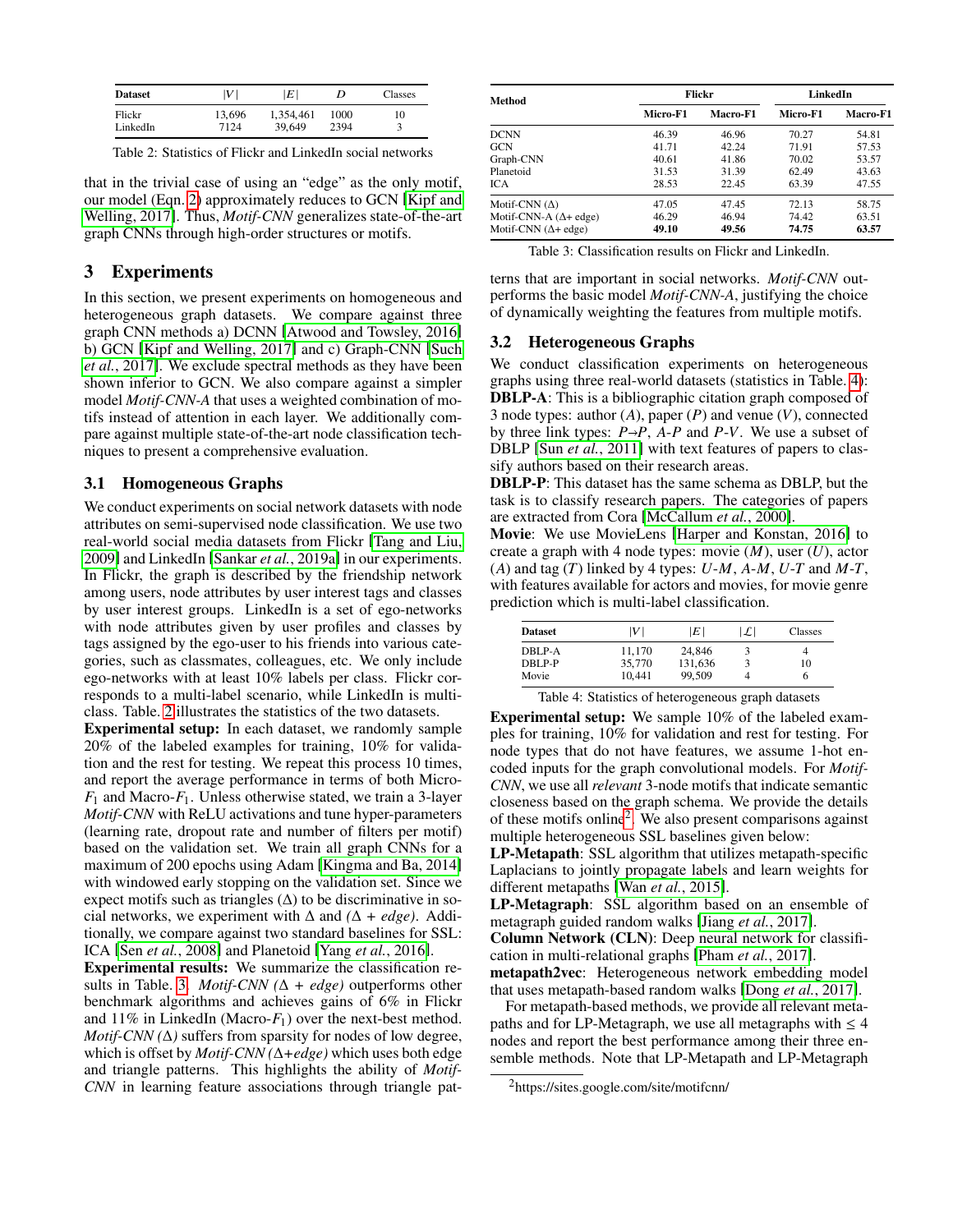<span id="page-5-0"></span>

| Method       | <b>DBLP-A</b> |        | <b>DBLP-P</b> |        | Movie  |        |
|--------------|---------------|--------|---------------|--------|--------|--------|
|              | Mic-F1        | Mac-F1 | Mic-F1        | Mac-F1 | Mic-F1 | Mac-F1 |
| <b>DCNN</b>  | 69.68         | 69.20  | X             | X      | 49.91  | 46.72  |
| <b>GCN</b>   | 81.34         | 81.29  | 71.30         | 53.14  | 55.67  | 53.85  |
| Graph-CNN    | 72.89         | 73.04  | 65.58         | 52.85  | 52.07  | 49.53  |
| LP-Metapath  | 82.77         | 82.86  | 62.15         | 52.41  |        |        |
| LP-Metagraph | 83.03         | 83.11  | 62.97         | 57.08  | -      | -      |
| CLN          | 80.99         | 80.94  | 66.71         | 52.19  | 57.11  | 47.71  |
| metapath2vec | 83.37         | 83.43  | 70.10         | 61.89  | 60.00  | 60.00  |
| Motif-CNN-A  | 86.44         | 86.49  | 71.19         | 57.05  | 62.41  | 60.64  |
| Motif-CNN    | 86.71         | 86.78  | 74.76         | 64.17  | 62.61  | 61.19  |

Table 5: Classification results on DBLP-A, DBLP-P and Movie, - indicates *not applicable*, x indicates *does not scale*.

are not applicable for multi-label classification.

Experimental results: From Table. [5,](#page-5-0) we observe that *Motif-CNN* achieves gains of 7% and 21% (Macro-*F*1) over other graph CNN models while gaining 4% and 4% overall in DBLP-A and DBLP-P respectively. Since the task of classifying research papers in DBLP-P is more fine-grained, the attention mechanism significantly improves performance by appropriately weighting the importance of different motifs. In DBLP-P, DCNN does not scale due to  $O(N^2)$  space complexity with the authors' implementation. In Movie, *Motif-CNN* performs the best with gain of 14% Macro- $F_1$  and 12% Micro-*F*<sup>1</sup> over graph CNN models. Thus, *Motif-CNN* convincingly outperforms all graph CNN models on heterogeneous datasets, while gaining over other state-of-the-art classification methods by a smaller margin. The relatively higher gains in heterogeneous datasets shows the power of capturing high-order features through relevant patterns.

#### 3.3 Computational Efficiency

We report running times on an Intel $(R)$  Xeon $(R)$  CPU E5-2699 v4 2.20 GHz system with 8 cores and 64 GB memory. Computation Time: We compare the model training time per epoch of *Motif-CNN* versus other graph CNNs on the heterogeneous graph datasets in Fig. [3.](#page-5-1) We find that *Motif-CNN* is quite efficient in practice and comes second only to GCN (which is expected - see Sec. [2.6\)](#page-3-5) while Graph-CNN is orders of magnitude slower since it entails dense matrix operations.

We evaluate the efficiency of different models by comparing the total running time till convergence. Although the precomputation cost is a noticeable (but not substantial) portion of the total time, *Motif-CNN* is reasonably close to GCN as its rapid convergence trades off the cost of pre-computation. Convergence: We compare the convergence rates of different graph CNNs by depicting the validation set loss in Fig. [4](#page-5-2) on using the same model configuration and hyper-parameters. Overall, *Motif-CNN* achieves lower error and faster convergence in comparison to other graph CNNs since it leverages multiple relevant patterns simultaneously.

# 4 Related work

We organize related work in three sections: a) Graph CNNs b) Graph Motifs and c) Semi-supervised classification. Graph CNNs can be categorized in two general directions:

*Spectral:* Convolution is defined via the Fourier Transform described by eigenvectors of the Graph Laplacian [\[Bruna](#page-6-4) *et*

<span id="page-5-1"></span>

Figure 3: Comparison of (a) Time per epoch and (b) Total runtime with the shaded area denoting pre-computation time

<span id="page-5-2"></span>

Figure 4: Plots of validation loss w.r.t. epochs for all Graph CNNs *al.*[, 2014;](#page-6-4) [Defferrard](#page-6-6) *et al.*, 2016]. As noted in Sec. [1,](#page-0-0) spectral CNNs cannot be transferred across different graphs.

*Spatial:* These methods directly generalize convolution in the graph domain through immediate neighborhood proximity [\[Atwood and Towsley, 2016;](#page-6-8) [Niepert](#page-6-10) *et al.*, 2016; Such *et al.*[, 2017;](#page-6-9) [Kipf and Welling, 2017\]](#page-6-7). As discussed in Sec. [1,](#page-0-0) all these methods are limited to learning just a single type of filter through convolution, rendering them incapable of modeling semantic relevance in heterogeneous graphs.

Graph Motifs: Motifs are high-order structures that are crucial in many domains such as neuroscience [\[Sporns and](#page-6-32) Kötter, 2004], bioinformatics [Pržulj, 2007; [Sankar](#page-6-34) et al., [2017\]](#page-6-34) and social networks. Recent work has explored motifs in clustering [\[Benson](#page-6-14) *et al.*, 2016], clique detection [\[Hu](#page-6-35) *et al.*[, 2019\]](#page-6-35), strong tie detection [\[Rotabi](#page-6-36) *et al.*, 2017], graph classification [\[Dutta, 2017\]](#page-6-37) and ranking [Zhao *et al.*[, 2018\]](#page-6-38). In contrast, we employ motifs to define the receptive field around a target node of interest for graph convolution.

Semi-supervised node classification: In this paper, we focus on graph-based SSL which has been well-studied for homogeneous graphs and is often termed Collective Classification [Sen *et al.*[, 2008\]](#page-6-23) with node features.

In heterogeneous graphs, metapaths [Wan *et al.*[, 2015\]](#page-6-28) and metagraphs [Fang *et al.*[, 2016\]](#page-6-13) have been leveraged to develop skip-gram [Dong *et al.*[, 2017\]](#page-6-31) and deep learning models [Pham *et al.*[, 2017\]](#page-6-30) for SSL [Jiang *et al.*[, 2017\]](#page-6-29). All these techniques use metapaths or metagraphs to model just the similarity between a pair of nodes of the same type but cannot utilize the features of all node types for classification. In contrast, we propose a unified framework to extract local features through more general high-order structural patterns.

# 5 Conclusion and Future Work

In this paper, we have introduced a novel convolution operation that uses motifs to capture the key aspects of local connectivity and translation invariance in graphs. We proposed *Motif-CNN* that effectively fuses information from multiple patterns to learn high-order features through deeper layers. Our experiments demonstrate significant gains over existing graph CNNs especially on heterogeneous graphs.

We identify multiple interesting directions for future work. To scale the model to large graphs, sampling methods[\[Hamil-](#page-6-11)